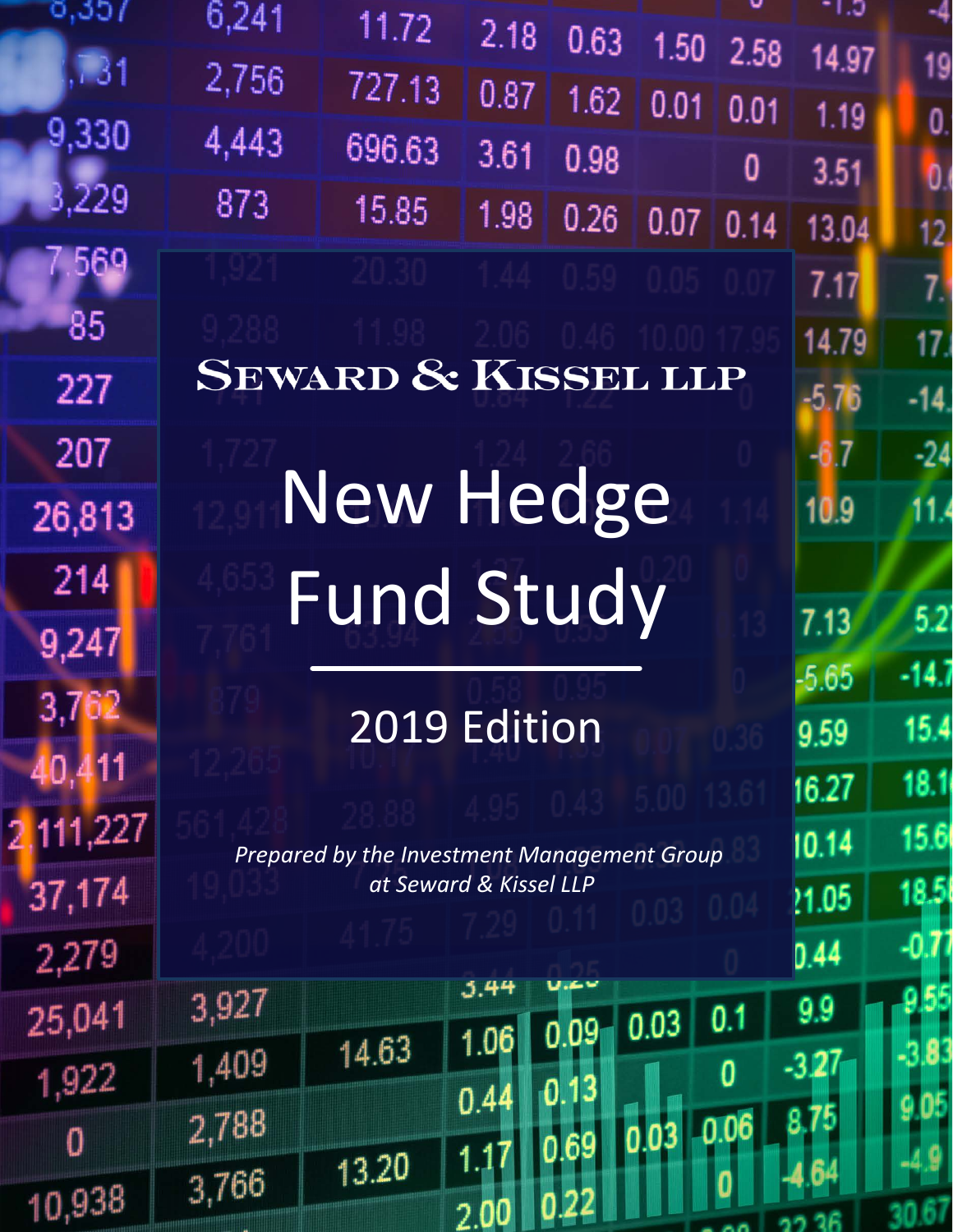| 214   | 4,000                                       |       | $\overline{a}$ |             | <b></b> |                 |         |     |
|-------|---------------------------------------------|-------|----------------|-------------|---------|-----------------|---------|-----|
| 9,247 | 7.761                                       | 63.94 |                | $2.55$ 0.53 |         | $\overline{13}$ | 7 13    |     |
|       |                                             |       |                | $0.58$ 0.95 |         |                 | $-5.65$ | -14 |
|       |                                             |       |                |             |         |                 |         |     |
|       | Seward & Kissel - 2019 New Hedge Fund Study |       |                |             |         |                 |         |     |

# Introduction & Key Findings

Driven by our ongoing commitment to understanding the dynamics of the hedge fund marketplace and bringing the latest industry color to our clients and friends, each year Seward & Kissel conducts *The Seward & Kissel New Hedge Fund Study* of newly-formed hedge funds sponsored by new U.S.-based managers entering the market. This Study covers the 2019 hedge fund launches of relevant Seward & Kissel clients meeting these criteria. As we have recently been identified by Preqin as the top U.S. law firm based on number of hedge funds serviced, we believe that the number of funds within the Study is large enough to extract a representative sample of important data points that are relevant to the hedge fund industry. The Study analyzes investment strategies, incentive allocations/management fees, liquidity and structures, as well as whether any form of founders or seed capital was raised. The Study does not cover managed account structures or "funds of one" that tend to have a wider variation in their fee arrangements and/or other terms.

The Study's key findings, set forth in greater detail below, include the following:

- 70% of the funds had equity or equity-related strategies, up from 63% in 2018.
- With respect to management fees charged in the standard (i.e., non-founders) classes, the average rate was 1.43% for equity strategies (down slightly from 1.44% in 2018) and 1.68% for non-equity strategies (up from 1.58% in 2018).
- Incentive allocation rates in standard classes increased slightly across all strategies by about 26 basis points from 2018 to an average of 18.98% of annual net profits. In addition, approximately 15% of all funds had an incentive allocation hurdle (down slightly from 2018 but virtually the same as 2017).
- Approximately 47% of the equity funds (down from 63% in 2018) and 38% of the non-equity funds (down from 45% in 2018) offered lower management fee and/or incentive allocation rates through their founders classes.
- 89% of the equity funds (down slightly from 95% in 2018) and 88% of the non-equity funds (up significantly from 55% in 2018) offered quarterly (or less frequent) withdrawals, with the balance allowing for monthly withdrawals.
- Similar to 2018, lock-ups or investor level gates were used by 79% of the equity funds and 75% of the non-equity funds, with 16% of the equity funds including both. Fund level gates have continued to be disfavored by both new managers and investors.
- Sponsors of both U.S. and offshore funds continued to almost exclusively set up master-feeder structures (as opposed to side-by-side structures), and utilized the Section  $3(c)(7)$  exemption 67% of the time.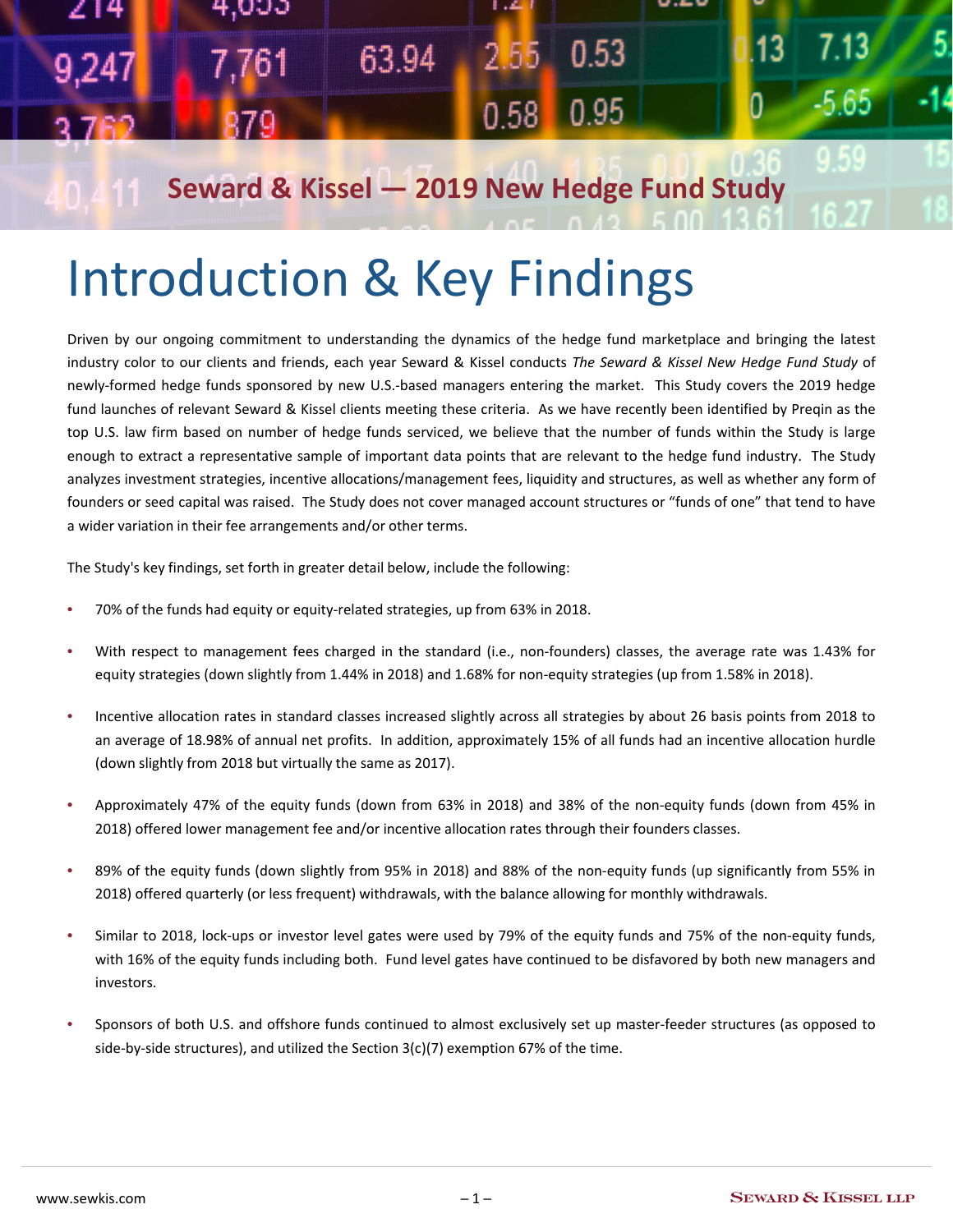

### Introduction & Key Findings (continued…)

- Overall, seed investment activity was down moderately in 2019. However, the size of seed investment amounts trended higher, with a number of new launches attracting seed investments of well over \$100 million.
- Looking back five years to 2014, there have been noticeable changes in both the fee and liquidity terms of newly-formed funds. The table below outlines these findings.

| <b>Key Terms for the Average Hedge Fund</b> |                      |  |  |  |  |  |
|---------------------------------------------|----------------------|--|--|--|--|--|
| <b>Standard Class Across All Strategies</b> |                      |  |  |  |  |  |
|                                             | $\sim$ $\sim$ $\sim$ |  |  |  |  |  |

|                                      | 2014  | 2019   |
|--------------------------------------|-------|--------|
| Management Fee                       | 1.70% | 1.50%  |
| <b>Incentive Allocation</b>          | 20%   | 18.98% |
| Quarterly or Less Frequent Liquidity | 81%   | 89%    |
| Gate or Lock-up                      | 85%   | 78%    |
| <b>Founders Capital</b>              | 65%   | 44%    |

## Investment Strategies

About 70% of the funds included in the Study utilized an equity or equity-related strategy (not including multistrategy offerings that generally involved both equityrelated as well as other strategies). This is up from 63% in 2018, but still down from the 2015 Study's high-water percentage of 80%. The majority of the remaining 30% of funds in the Study (i.e., the non-equity strategies) were split among multi-strategy, quantitative, global macro, credit, cryptocurrency and commodity-related strategies.

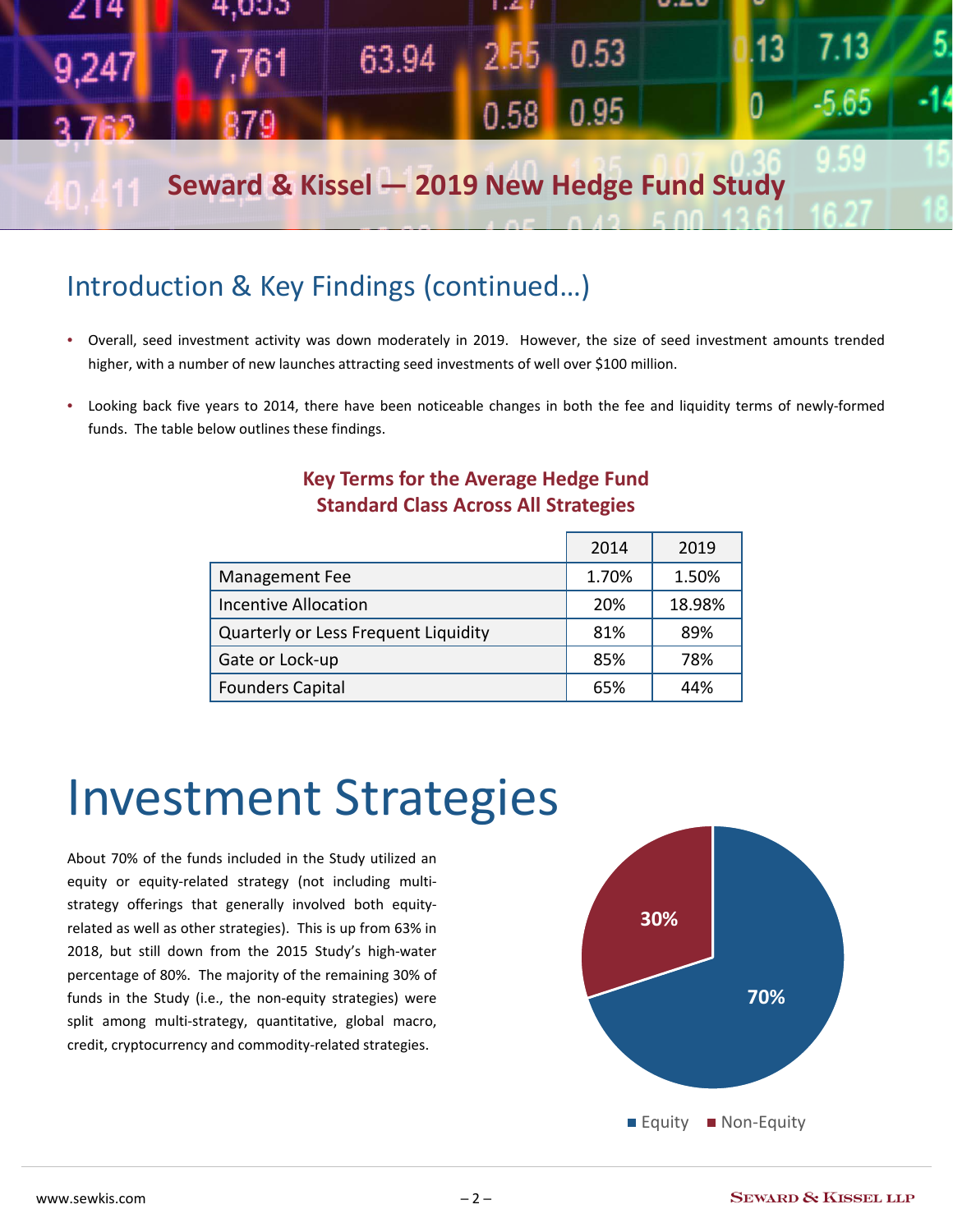

# Management Fees / Incentive Allocations

While management fee rates in standard (i.e., non-founders) classes were stable from 2018 to 2019 for funds with equity strategies, rates for funds with non-equity strategies increased by more than 5%. The average rate was 1.43% for equity strategies (down slightly from 1.44% in 2018) and 1.68% for non-equity strategies (up from 1.58% in 2018). Consistent with the Study's findings in the past, funds with non-equity strategies appeared generally more resistant to fee compression. Note, however, that these averages do not take into account the possible tiering down of management fee rates as assets increase or time passes, which was present in 15% (as compared to 20% in 2018) of all funds. In 33% of those funds that also contained a dual class structure, the tiered rate applied to both founders and non-founders classes.

Incentive allocation rates in standard classes stayed fairly constant across all strategies with an average of around 18.98% of annual net profits. Moreover, every fund that charged an incentive allocation had some type of high-water mark (or loss carryforward) provision. Lastly, while less than 5% of the funds in the Study had a modified high-water mark, approximately 15% of all funds had an incentive allocation hurdle (down slightly from 20% in 2018).



#### **Management Fees by Strategy**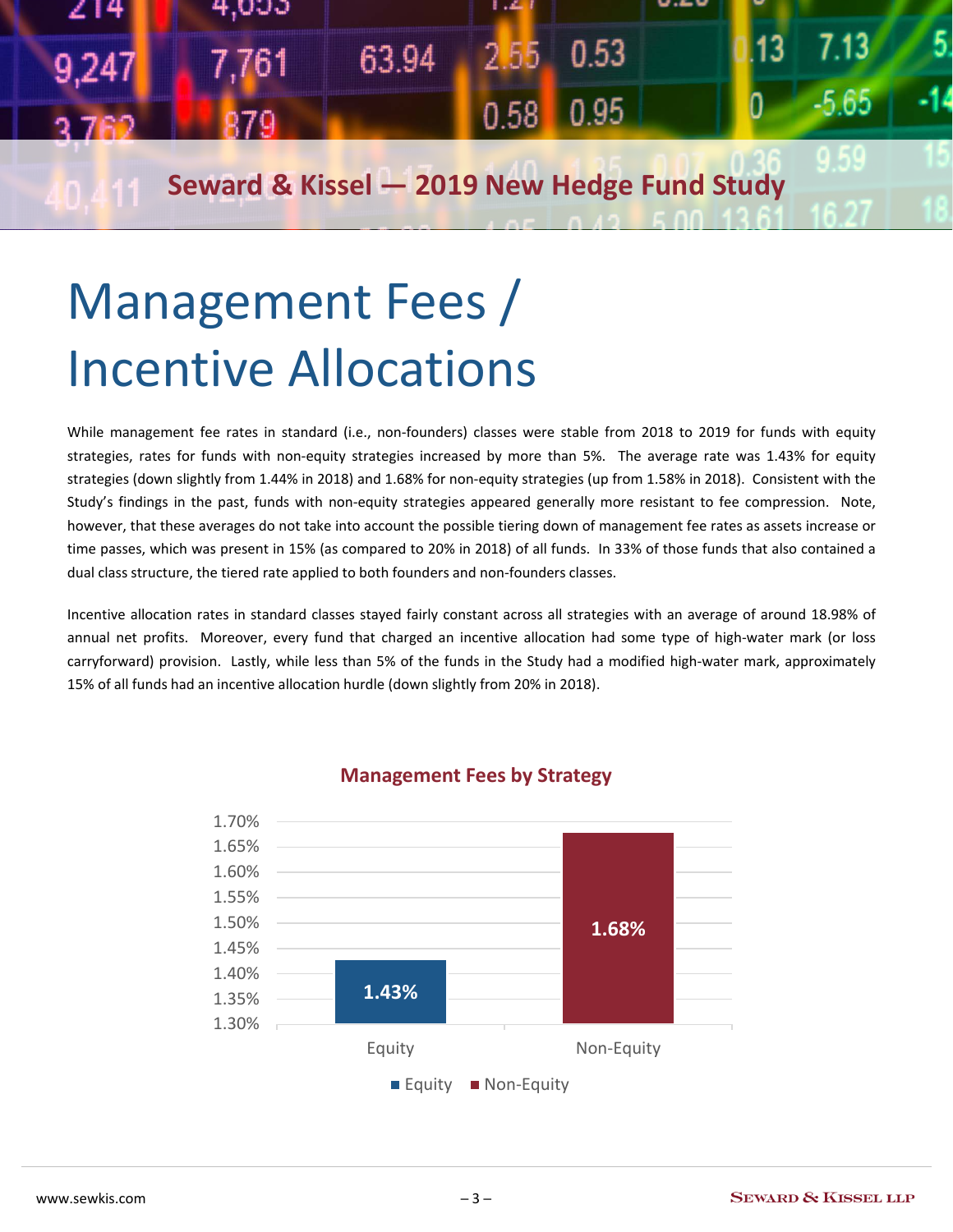

### Management Fees / Incentive Allocations (continued…)

Approximately 47% of the equity funds (down from 63% in 2018) and 38% of the non-equity funds (down from 45% in 2018) offered lower management fee and/or incentive allocation rates through their founders classes. About 15% of the funds (up from 10% in 2017 and 2018) conditioned lower management fee and/or incentive allocation rates on longer lock-up terms. The average founders class management fee was 1.23% for equity funds (down from 1.25% in 2018) and the average for non-equity funds was 1.25% (up about 10% from 1.13% in 2018). The average founders class incentive allocation was 15% for equity funds (up from 14.73% in 2018), while the average for non-equity funds was 15.67% (up from 14.50% in 2018). On an aggregate basis, the 2019 Study saw management fee and incentive allocation rates stay fairly constant, which suggests healthy investor demand for new products.

# **Liquidity**

89% of the equity funds (down slightly from 95% in 2018) and 88% of the non-equity funds (up significantly from 55% in 2018) in the Study offered quarterly (or less frequent) withdrawals, with the balance allowing for monthly withdrawals. We believe the increase in non-equity funds offering quarterly or less frequent liquidity indicates that a larger proportion of non-equity funds pursue less liquid strategies, such as macro- and debt-focused strategies. The notice period for equity funds was 45 days 32% of the time, 60 days 26% of the time, 30 days 16% of the time, 90 days 16% of the time and 10 days and 95 days each 5% of the time. The notice period for non-equity funds was 60 days and 30 days each 38% of the time, 5 days 12% of the time and 120 days 12% of the time. The average notice period was 52.96 days (down from 54.35 days in 2018) broken down as an average of 54.47 days for equity funds and 49.38 days for non-equity funds.



#### **Founders Class by Strategy**

#### **Withdrawal Frequency (All Strategies)**

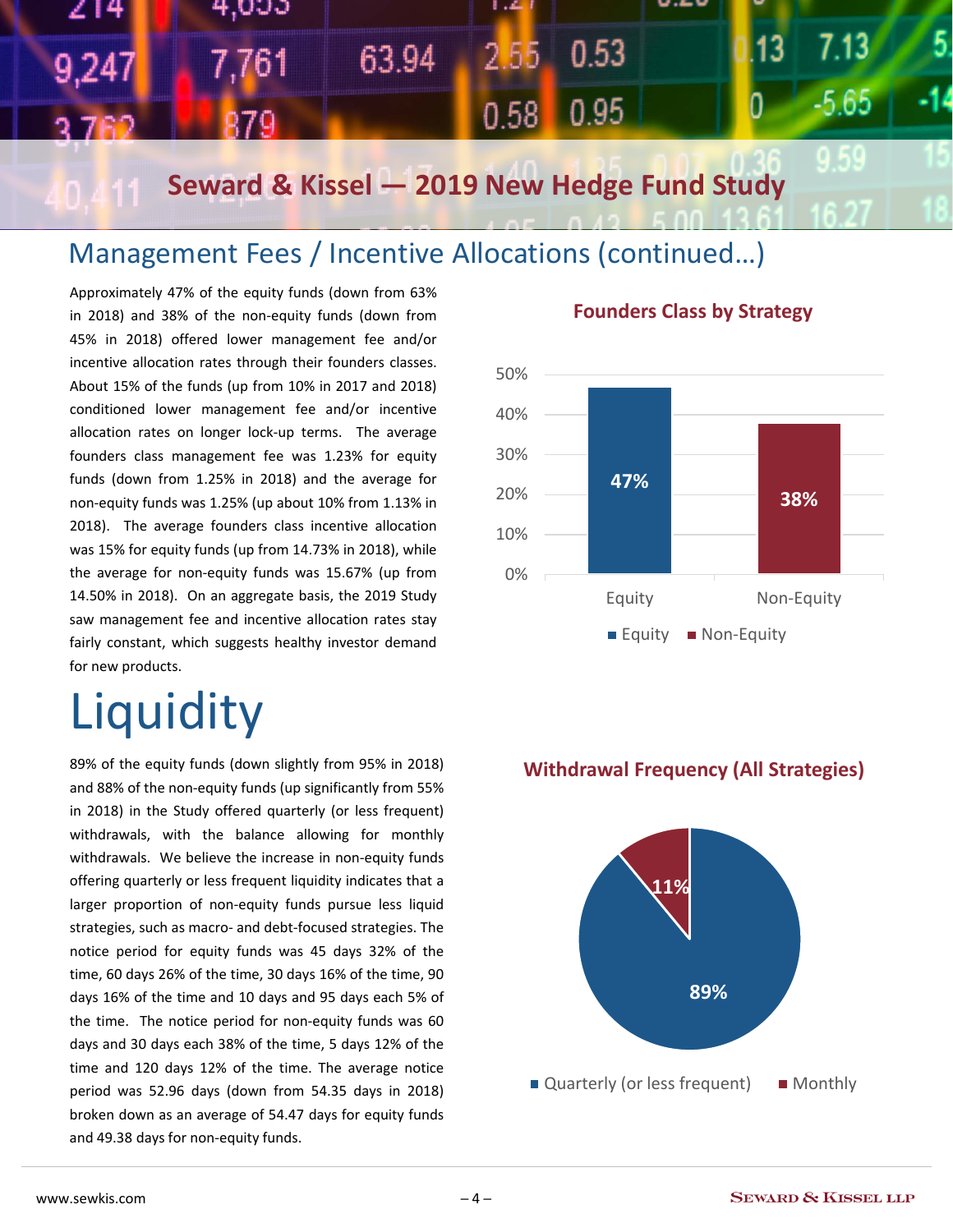| 214   | 4,000                                       |       | $\overline{a}$ |      | <b></b> |      |     |
|-------|---------------------------------------------|-------|----------------|------|---------|------|-----|
| 9,247 | 7.761                                       | 63.94 | $2.55 -$       | 0.53 |         | 7 13 |     |
|       |                                             |       | 0.58           | 0.95 |         | 5.65 | -14 |
|       |                                             |       |                |      |         |      |     |
|       | Seward & Kissel - 2019 New Hedge Fund Study |       |                |      |         |      |     |
|       |                                             |       |                |      |         |      |     |

### Liquidity (continued…)

Moreover, across all classes, 79% of the equity funds and 75% of the non-equity funds had lock-ups or investor level gates (with 16% of the equity funds including both). Last year, we saw 75%, 73% and 30%, respectively. In the standard class of the funds, 16% of the equity funds (down from 32% in 2018) and 25% of the non-equity funds (down slightly from 27% in 2018) had an investor level gate, 42% of the equity funds and 13% of the non-equity funds had a soft lock-up (usually, one year with a 2% - 6% withdrawal fee payable to the fund), and 37% of the equity funds and 38% of the non-equity funds had a hard lock-up. We believe that the continued decrease in the proportion of equity funds maintaining an investor level gate over recent years demonstrates a continued focus by institutional investors on matching investor liquidity with portfolio liquidity. Fund level gates have continued to be disfavored by both new managers and investors.



#### **Liquidity Terms (All Strategies)**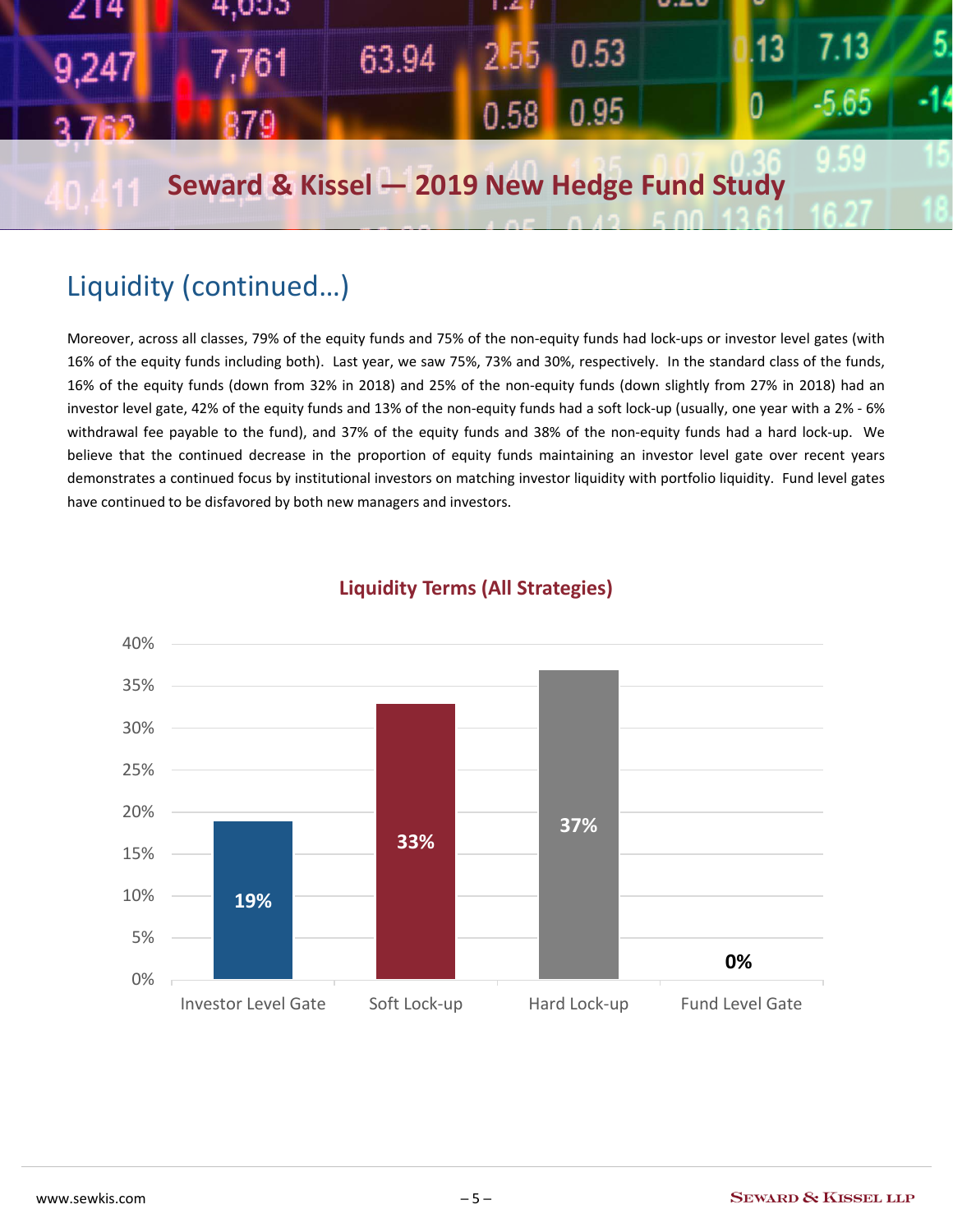

**Seward & Kissel — 2019 New Hedge Fund Study**

## **Structures**

Sponsors who offered both U.S. and offshore funds continued to almost exclusively set up master-feeder fund structures (as opposed to side-by-side structures), and such structures utilized the Section 3(c)(7) exemption about 67% of the time. Of the master-feeder fund structures, there was continued growth in the number of master funds established as partnerships, as compared to corporations (primarily due to easier administrative and accounting capabilities available in partnerships). In addition, 44% of all managers initially launched just a U.S. stand-alone fund (up from 37% in 2018), primarily to build a track record in order to attract offshore and U.S. taxexempt investor interest in the future. About 83% (up significantly from 55% in 2018) of the stand-alone funds relied on the Section  $3(c)(1)$  exemption. The average minimum initial investment for 3(c)(7) funds across all strategies was about \$2,270,000 (down from \$2,500,000 in 2018). Breaking down the 3(c)(7) fund numbers, the average minimum initial investment for equity funds was about \$2,100,000 (up from \$1,800,000 in 2018) and \$3,000,000 for non-equity strategies (down from \$3,800,000 in 2018). With respect to 3(c)(1) funds, the average minimum initial investment was about \$900,000 (with equity funds at about \$965,000 and non-equity funds at about \$650,000). We believe the minimum initial investment amounts in 2019 suggest that funds are continuing to target an institutional investor base and may have higher operating costs. Lastly, no fund within the Study chose to go down the path of engaging in general solicitations and advertising as is now permitted under Securities Act Rule 506(c) promulgated pursuant to the JOBS Act.

## Seed Capital

Overall, seed investment activity was down moderately in 2019. However, the size of seed investment amounts trended higher, with a number of new launches attracting seed investments of well over \$100 million. Also active were seed investments in capacity constrained strategies. These investments typically attract a smaller seed investment but often project greater returns. Overall, activity in the midrange for seed investments (i.e., seed investments of \$50 - \$75 million) appeared softer than in recent years.

With respect to seed deals, we noted more activity from institutional seeders than from opportunistic, one-off seeders who are just entering the space (such as high net worth individuals and family offices); this represents a bit of a change from prior years where we observed more balanced participation. That being said, a number of smaller seed deals were generated from consortiums of family offices who are planning to make multiple seed investments (albeit at a lower check size than the traditional institutional seeders).

Of the institutional money, several well-known seed dealfocused investment funds generated a large percentage of seeding activity, and we are seeing increased levels of competition to seed premier new managers. In 2019, the higher end of seed investment deals remained in the \$100 million to \$200 million range, typically including a two- to three-year lock-up. Smaller deals generally ranged from \$10 million to \$25 million, often with a two-year lock-up. Our data suggests that modifications or deferrals of the revenue share a seeder typically receives as a means of making more working capital available to new managers continues to be increasingly common in seed deals, which is broadly consistent with what we have been observing for the past several years; however (and perhaps correspondingly), the duration of the revenue share remains perpetual in the vast majority of these investments.